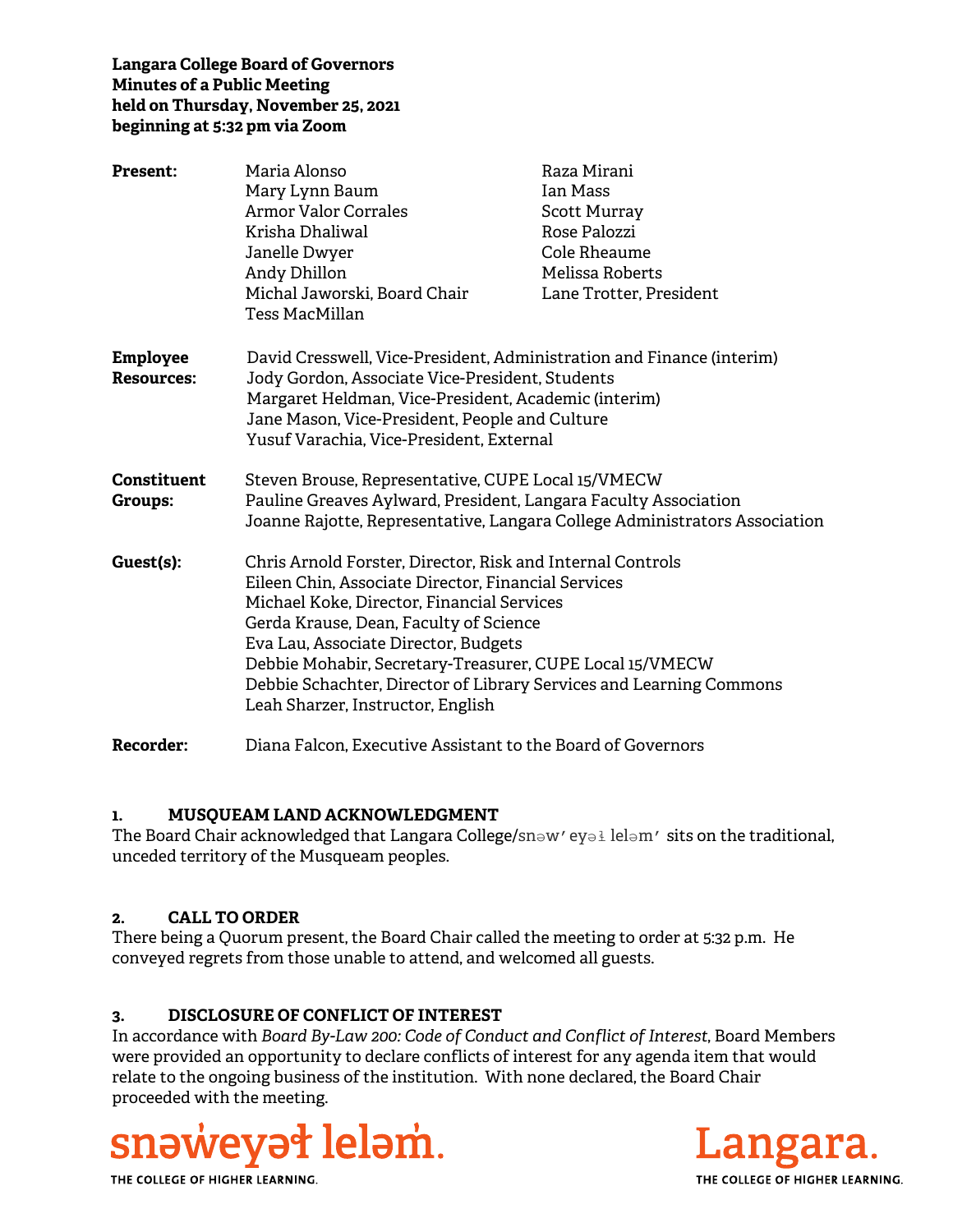Langara College Board of Governors Minutes of a Public Meeting held on Thursday, November 25, 2021 Page 2 of 9

### **4. WELCOME TO NEW BOARD MEMBERS**

## **4.1 Maria de Jesus Alonso Villela**

The Board Chair welcomed new student Board Member, Maria de Jesus Alonso Villela, who was elected for a one-year term effective October 1, 2021. M. Alonso shared a bit about her background and insight into her interest in serving on the Board. It was noted that her oath of office had been administered during her orientation session.

## **4.2 Armor Valor Corrales**

The Board Chair welcomed new student Board Member, Armor Valor Corrales, who was elected for a one-year term effective October 1, 2021. A. Corrales shared a bit about his background and insight into his interest in serving on the Board. It was noted that his oath of office had been administered during his orientation session.

### **4.3 Tess MacMillan**

The Board Chair welcomed new Board Member, Tess MacMillan, who was elected Education Council Chair effective September 17, 2021. T. MacMillan shared a bit about her background and insight into serving on the Board. It was noted that her oath of office had been administered during her orientation session.

## **5. APPROVAL OF AGENDA/CONSENT AGENDA**

It was moved by M. Roberts and seconded by K. Dhaliwal

**THAT, the Langara College Board approve the agenda and approve/acknowledge the following items and motion on the consent agenda:**

- **5.1 Minutes of Meeting held September 23, 2021 Approved**
- **5.2 President's Written Report Acknowledged**
- **5.3 Financial Summary to September 30, 2021 Acknowledged**
- **5.4 Semi-annual Investment Summary to September 30, 2021 Acknowledged**
- **5.5 Confirmation of College Remittances Acknowledged**
- **5.6 Langara Students' Union Audited Financial Statements for FYE April 30, 2021 Acknowledged**
- **5.7 Fraud Risk Management Government Report Acknowledged**

### **Carried Unanimously.**

# **6. CHAIR'S VERBAL REPORT**

The Board Chair acknowledged this as President Lane Trotter's last Board meeting before he leaves the College on December 31, 2021. The Board thanked Lane for his extraordinary leadership of the College and his genuine care for the students over the past eight years. Some of his accomplishments included, but are not limited to, the following:

- the development of two Strategic Plans;
- the development of two Academic Plans;
- development of a Multi-year Integrated Priorities Plan;
- successful pursuit of an Internationalization Strategy that has benefited the College;
- enhanced the College's programs and services for Indigenous students;



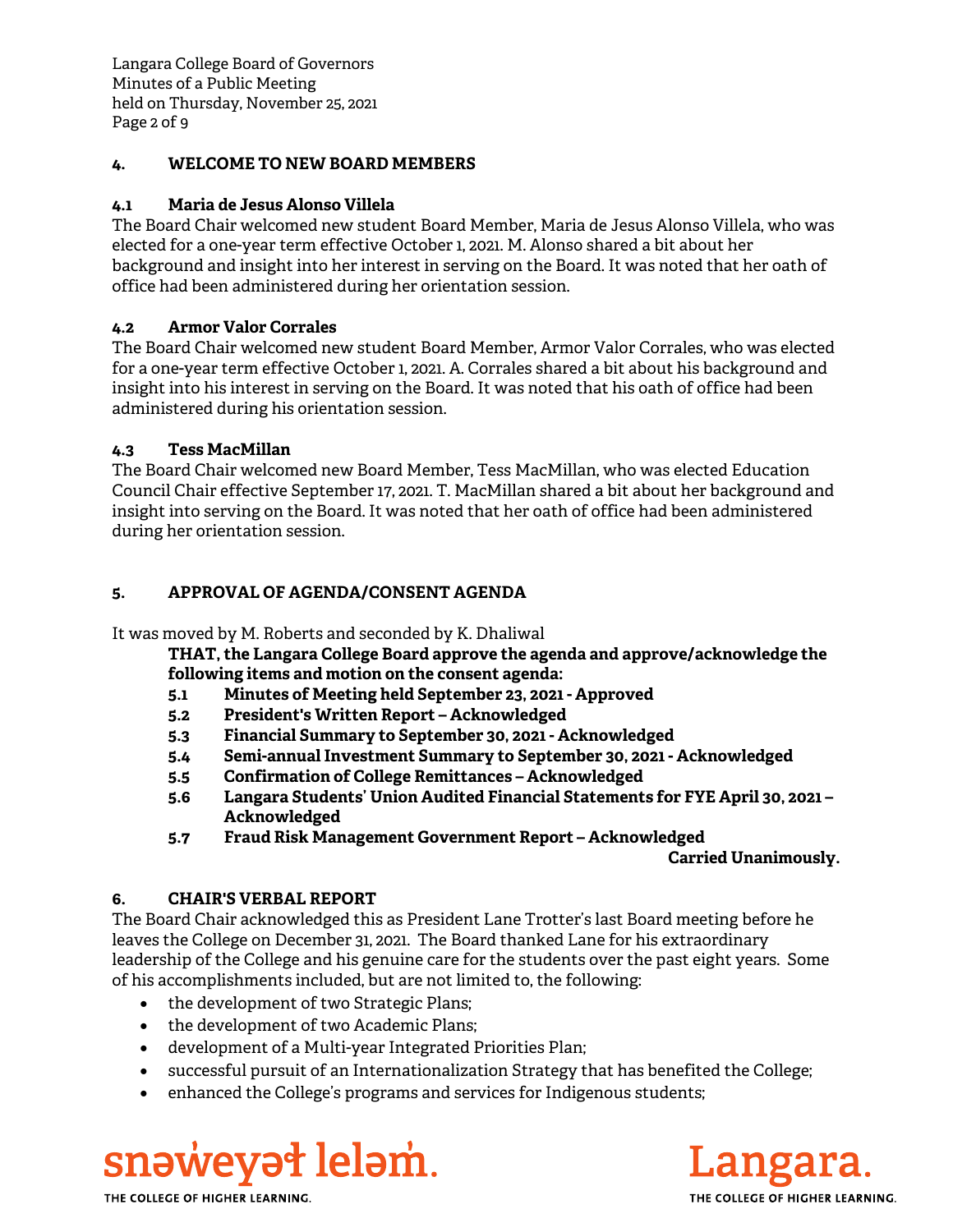Langara College Board of Governors Minutes of a Public Meeting held on Thursday, November 25, 2021 Page 3 of 9

- developed a strong, vibrant relationship with Musqueam which resulted in the College being given the Musqueam name snәw′eyәl lelәm′ in 2016;
- adopting a new campus master plan that will affect campus development for the next 25 years; and,
- developed and adopted the College's Statement of Principles on Academic Freedom and Freedom of Expression.

The Board has been supported by Lane who has shown himself to be extraordinarily well grounded in the principals of good governance. He took a very operational Board and set us on the right path in terms of keeping our "noses in, fingers out" that has empowered the Board to focus on how it can be of assistance to the College in achieving its goals.

In lieu of a monetary gift as a token of appreciation, current and former Board members contributed to the endowment of a Bursary in Lane's honour with the Langara College Foundation. Through this Bursary students, now and into the future, will benefit from Lane's spirit and generosity for many years. The Board acknowledged Lane with a round of applause.

## **7. PRESIDENT'S VERBAL REPORT**

The President acknowledged the kind words of the Board and was touched by the Bursary developed in his honour. He noted that it has been an honour to lead the College and thanked his colleagues for the work that they have done over the years to support him and the College. He acknowledged the faculty who, in spite of the last two challenging years, have been there for the students to teach them and make sure they were receiving the support they needed; to the stellar colleagues throughout the College, whether it was the Deans working to make sure that programs and courses were getting done under Marg Heldman's leadership; Jane Mason making sure we had supports in place for employees and making sure everyone got paid; Michael Koke and the Finance Team making sure we stayed on budget; Joanne Rajotte having our back through potential FOIPOP issues; Chris Arnold Forster who led the EOC Team over the last 20 months; Dave Cresswell taking on the role of Acting VP, Administration and Finance; and, Yusuf Varachia stepping in as Acting President while the College conducts a search for its next President.

L. Trotter thanked the Board for the support he has received over the past eight years. He acknowledged the exemplary and exhaustive two years the Board worked on revamping the Board Manual and the Board Policies, By-Laws and Resolutions, and the Board's involvement in the development of the new Strategic Plan that will carry the College forward over the next five years. He noted that the events that stand out for him are the receipt of the College's Coat of Arms from then Governor General David Johnson in 2015; getting the name snәw'eyә $\frac{1}{2}$ lel∍m' from Musqueam in January 2016; opening of the T Building in October 2016; and in September 2018, the unveiling of the first house post from the Charles family in over a century. Going forward, he hopes that the College will build the name  $sn_{\theta}$ <sup>'</sup> eyәł lelәm' into the identity of Langara College.



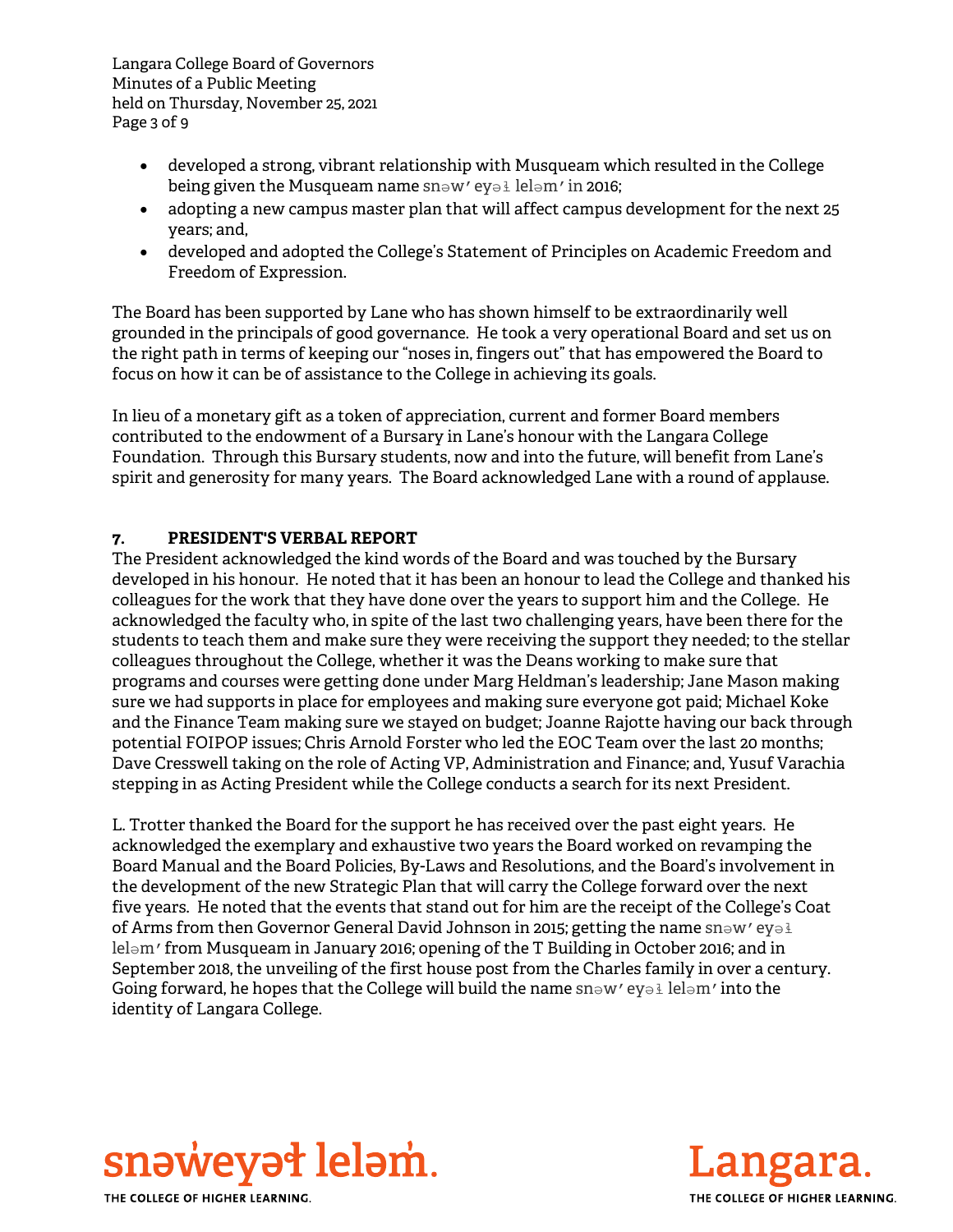Langara College Board of Governors Minutes of a Public Meeting held on Thursday, November 25, 2021 Page 4 of 9

## **8. COMMITTEE REPORTS/ RECOMMENDATIONS/ APPROVALS**

### **8.1 President Search Committee – Update**

Ian Mass, Chair of the President Search committee, provided an update as follows:

- The President Search Committee held 4 meetings since the last update at the September Board meeting.
- The President Search Committee:
	- $\circ$  held a Long List meeting on October 26, 2021, and selected candidates for Leaders to interview.
	- $\circ$  held a Short List meeting on November 10, 2021, and selected 5 candidates for the President Search Committee to interview.
	- $\circ$  held Round One Interviews with the 5 candidates on November 15 and 16 and narrowed the field to 3 candidates for Langara to interview.
- Round Two Interviews and Final Stage will include full-day in-person interviews, multiple stakeholder sessions, campus tour, meals, etc. (scheduled for November 29th, December 1<sup>st</sup> and December 3<sup>rd</sup>).
- The final stage is Decision and Selection where the President Search Committee deliberates and makes a recommendation to the Board (scheduled for December 9, 2021). The full Board makes the decision on who the successful candidate is based on feedback from the Search Committee, stakeholder groups, and references. One potential decision is to not select any of the candidates and continue the search.

I. Mass reminded Board members of the importance of attending all the interview sessions so that they can provide accurate feedback on all three candidates.

# **8.2 Governance and Nominating Committee**

### **a. Summary of Meeting held November 3, 2021**

R. Mirani highlighted the summary of the GNC meeting held November 3, 2021, attached to the agenda for information.

### **b. Board By-Law 201: Board Operations**

R. Mirani highlighted Board By-Law 201: Board Operations attached to the agenda for approval. He advised that the by-law is coming for its five-year review and minor housekeeping changes were made.

It was moved by R. Palozzi and seconded by AV Corrales

# **THAT, the Board approve Board By-Law 201: Board Operations with the noted changes.**

**Carried Unanimously**.

**c. Board By-Law 200: Code of Conduct and Conflict of Interest – Annual Signing of Oath of Office, Code of Conduct Agreement and Conflict of Interest Declaration for Board Members** 

R. Mirani highlighted Schedule A of Board By-Law 200: Code of Conduct and Conflict of Interest attached to the agenda for information. He noted that Board members are required to sign the document annually in November except for those Board members who received their new Board member orientation in October as they would have already



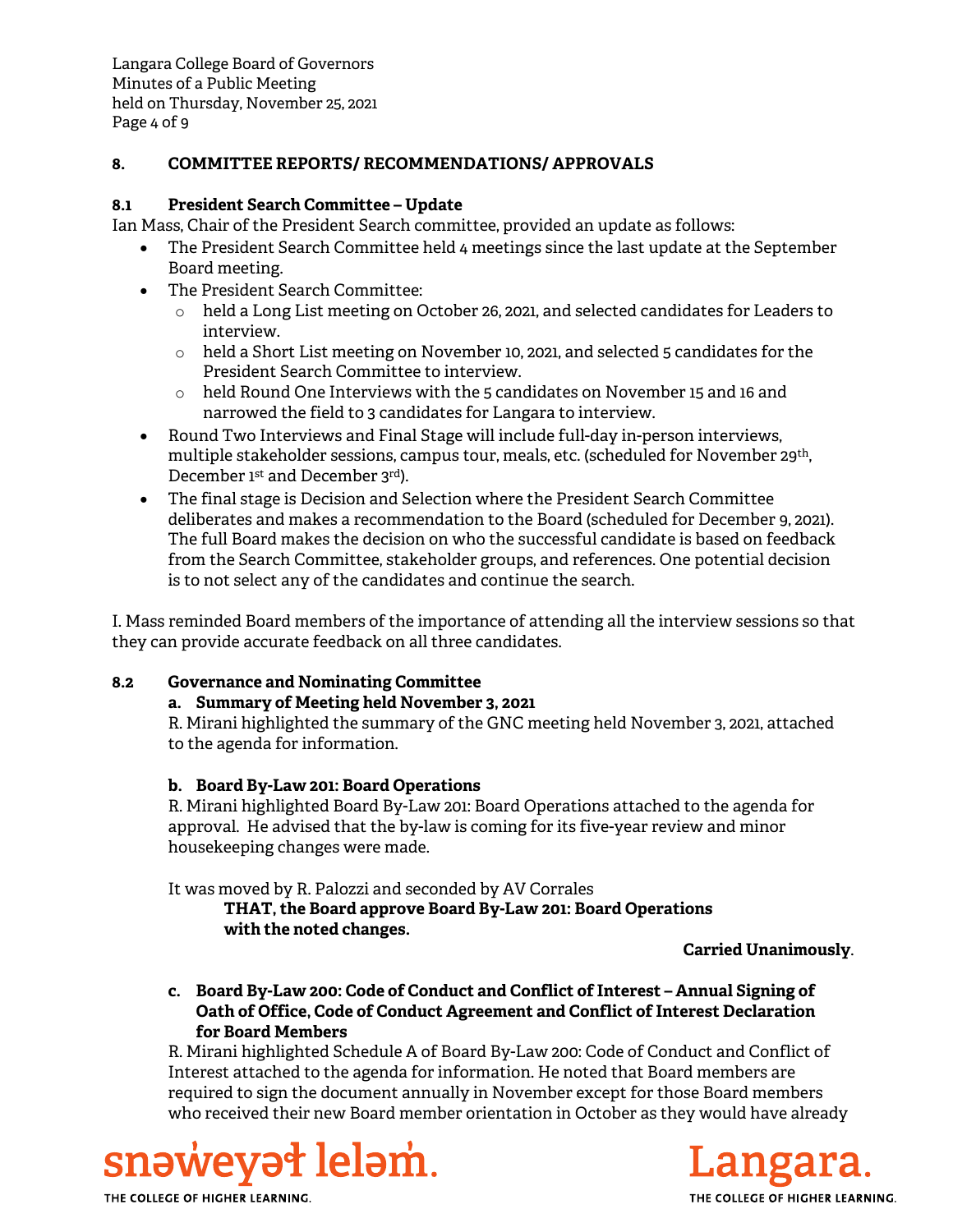Langara College Board of Governors Minutes of a Public Meeting held on Thursday, November 25, 2021 Page 5 of 9

> signed it. He advised that the document was sent to all Board members in advance of the meeting and asked that the document be signed and returned to the EA to the Board.

## **8.3 Audit and Finance Committee**

### **a. Minutes of Audit and Finance Committee Meeting held November 8, 2021**

A. Dhillon, Chair of the Audit and Finance Committee, highlighted the draft Minutes of the AFC meeting held on November 8, 2021, attached to the agenda for information.

## **b. Preliminary 2022/23 Operating and Capital Acquisitions Budget**

M. Koke highlighted the memo attached to the agenda for information and provided background on the preliminary budget for 2022/23. He noted that the final budget will be presented to the Board at the March 2022 meeting. He advised that, as in prior years, the first draft of the budget includes a deficit from operations. As per legislation, Langara is to present a balanced budget and over the next several months staff will:

- continue their review of instructional workloads;
- evaluate operational and budget addition requests; and,
- update budget assumptions and numbers to reflect the trends and lessons learned over the current fiscal year.

Several significant assumptions that were included in the budget were highlighted as follows:

- 1. a 2% tuition fee increase for domestic regular studies students;
- 2. no tuition fee increase for international students;
- 3. a 1% increase to domestic regular studies enrolment, the result of an increased focus on recruiting domestic students. (Note, the work that is currently being done to strategically promote the College to domestic students is expected to reap greater benefits in future years.);
- 4. international regular studies enrolment will remain at FY2019/20 levels, the College's last normalized pre-pandemic year of operations;
- 5. Post Degree Program revenues will be higher than in prior years due to increased demand; and
- 6. Continuing Studies revenues will be higher than in the prior year as the College continues to recover from the effects of the COVID-19 pandemic and changes to the national Visa program.

M. Koke thanked all those involved in the budget process. He noted that moving into fiscal 2023, the immediate impacts of COVID are still evolving and the long-term implications are unknown. The fiscal 2023 budget is a work in progress but current indications leave us hopeful that we can once again balance our budget. Given the unprecedented circumstances over the past few years, specifically the challenges most BC PSIs have faced, we are pleased to report a positive financial situation and feel confident it puts Langara in a strong position going forward coming out of the pandemic.

Discussion ensued and Board members questions were answered.



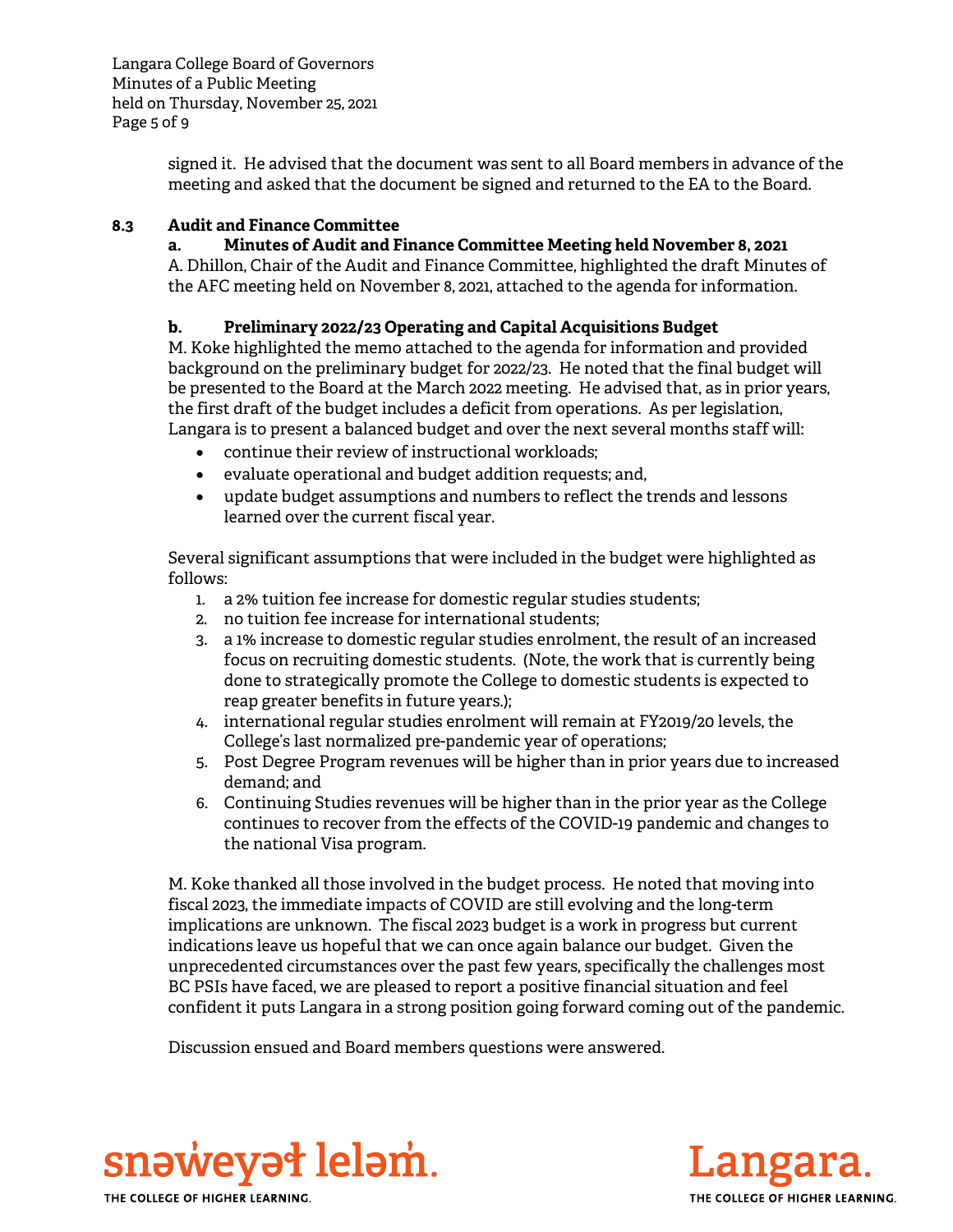Langara College Board of Governors Minutes of a Public Meeting held on Thursday, November 25, 2021 Page 6 of 9

### **c. Renewal of Appointment of Auditors**

M. Koke advised that at the Board meeting held November 22, 2018, and as part of an RFP process, the Board approved the appointment of KPMG as the Auditor for Langara College for the fiscal year 2018-2019, with the option to renew annually at the discretion of the College, for an additional four years. Their appointment was renewed for the 2020-21 fiscal year and a recommendation was made to renew the appointment of KPMG for the fiscal year 2021/22.

It was moved by R. Mirani and seconded by M. Jaworski

**THAT, the Board approve that the appointment of KPMG as Auditors for Langara College be extended for an additional one year commencing fiscal year 2021/22.**

#### **Carried Unanimously.**

## **d. By-Law 204: Tuition Fees and Other Charges**

M. Koke highlighted the memo and by-law attached to the agenda, noting that this item is brought to the Board annually in November for approval. He provided background that since 2005-2006 the province has limited annual tuition fee increases to 2% for domestic students that is effectively a cost of living increase. The College normally receives direction from the province in the September/October time-frame and brings any recommendations for tuition increases to the Audit and Finance Committee, but to date, the College has not received specific direction from the province as to what that level of increase to domestic tuition was so the College decided to move forward.

In speaking with our counterparts at other institutions, many of them were in the process of bringing forward an adjustment to their by-law, and a motion, such as is being presented, to their Boards and many of them have already done this. This is a motion that is effective May 1, 2022, so unless otherwise indicated in the by-law, these changes will be effective for our summer semester. We must provide 60 days' notice before enacting any of those changes so we have more than enough time to implement the increases for the summer. When we talk about the 2% increase, it is important to note that it is for domestic students only as we are proposing no increase to international fees for this coming period since a 6% increase in international fees was approved by the Board in November 2019 effective for the September 2020 semester. He advised that the table included in the memo shows the semesterly impact of a 2% tuition increase for a domestic student taking regular studies courses, which is very minimal.

A. Dhillon opened the floor for discussion and there were no questions.

It was moved by AV Corrales and seconded by K. Dhaliwal

 **THAT, the proposed tuition fees for instruction in all programs and courses commencing on or after May 1, 2022, according to the fee schedule attached and marked "Schedule A", be approved by the Board.** 

**Carried Unanimously.** 



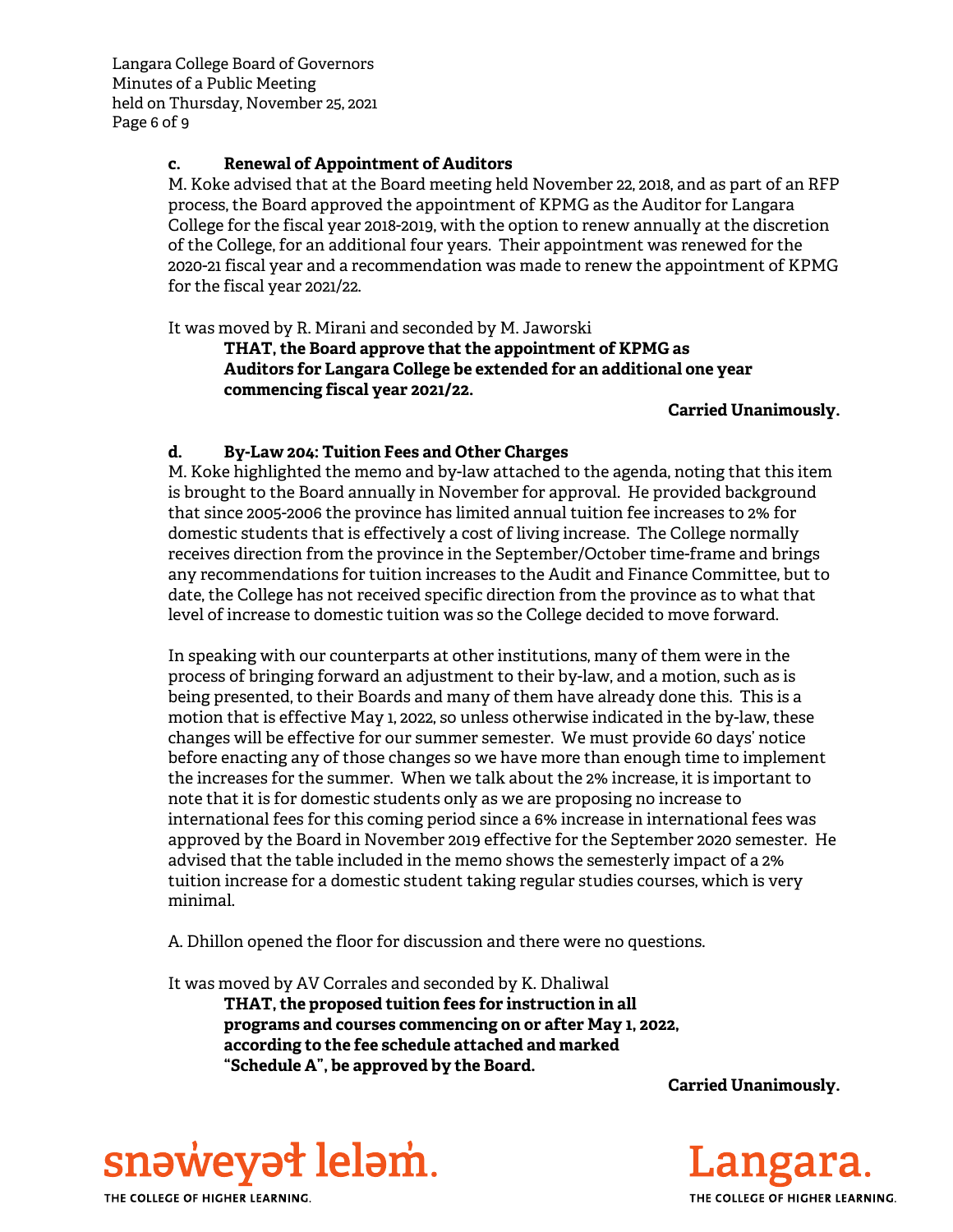Langara College Board of Governors Minutes of a Public Meeting held on Thursday, November 25, 2021 Page 7 of 9

### **e. Banking Resolution – Signing Authority**

E. Chin highlighted the memo attached to the agenda noting that the resolution with respect to signing authorities was being revised to reflect an update in positions at the College. There was no change recommended for the amount of the College's credit facilities.

It was moved by R. Mirani and seconded by M. Jaworski **THAT, the Board approve the following:** 

> **Banking Resolution – Signing Authorities approved on June 15, 2015 be amended as follows:**

**THAT, any two of the following be authorized to arrange for payments, either by cheque, money order or electronically, from the College's bank accounts:** 

- **President and CEO;**
- **Vice-President, Administration and Finance; and,**
- **Director, Financial Services.**

**THAT, any two of the following be authorized to execute any documents that the banks require from time to time including but not limited to general banking agreements, electronic banking agreements, and updated signing authorities due to personnel changes in the above positions:** 

- **President and CEO;**
- **Vice-President, Administration and Finance; and,**
- **Director, Financial Services.**

**THAT, the Banking Resolution – Credit Facilities approved on May 26, 2005 and amended on January 27, 2011 and on September 18, 2013 and on June 15, 2015, be further amended as follows:** 

**THAT, Langara College be authorized to establish credit facilities in the following amounts:** 

- **i) \$1,000,000 Corporate Expense credit/purchasing card;**
- **ii) \$1,250,000 Revolving Demand;**

**with the Royal Bank of Canada and/or the Bank of Nova Scotia, at an interest rate and terms to be arranged with the banks; and** 

**THAT, any two of the following be authorized to sign, on behalf of the College, the necessary promissory notes or other documents providing security to the banks in order to obtain the above-mentioned credit facilities:** 

- **President and CEO;**
- **Vice-President, Administration and Finance; and,**
- **Director, Financial Services.**



**Carried Unanimously**.

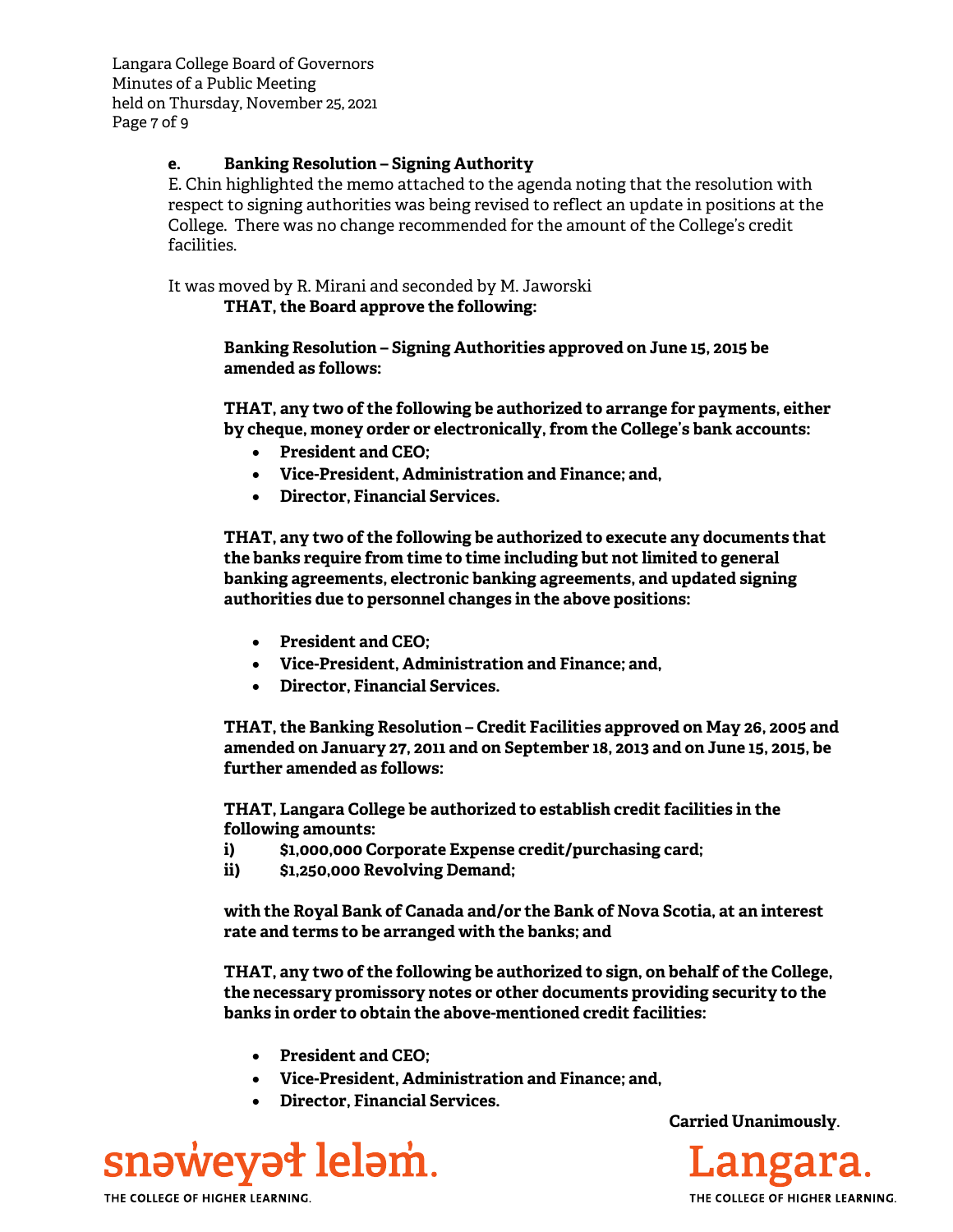Langara College Board of Governors Minutes of a Public Meeting held on Thursday, November 25, 2021 Page 8 of 9

## **f. Board's 2022-23 Budget for Approval**

A. Dhillon highlighted the Board's 2022-23 Budget attached to the agenda for approval. He advised that normally the Board approves its own budget annually which has been included in the preliminary budget presented earlier. He advised that it has not been presented in a few years due to COVID.

It was moved by K. Dhaliwal and seconded by I. Mass **THAT, the Board approve its Budget for 2022/23.** 

### **Carried Unanimously.**

### **9. FOR INFORMATION**

### **9.1 Student Success Plan**

J. Gordon and Y. Varachia made a presentation on the status of the Student Success Plan.

J. Gordon acknowledged the Board's work in the Strategic Plan and highlighting the importance of having a Student Success Plan. She thanked L. Trotter for giving the Presidential charge to perform this work and helping to form a Committee that has been doing the work since last March. The Board advised that this is also J. Gordon's last Board meeting as she moves on from the College effective November 26, 2021. They thanked her for the support and expertise she has provided to the College and acknowledged with a round of applause.

### **10. EDUCATION COUNCIL REPORTS**

T. MacMillan highlighted the Education Council summary reports for June 22, September 21, and October 19, 2021, attached to the agenda.

It was moved by M. Roberts and seconded by S. Murray

**THAT, the Education Council Summary Reports for the meetings held June 22, September 21, and October 19, 2021, be received.**

### **Carried Unanimously.**

### **11. BOARD MEMBER REPORTS**

ML Baum, as Board Liaison to the Langara College Foundation, provided an update on the Langara College Foundation activities as follows:

- The Celebration of Excellence recognition will be held virtually again this term. In total, 177 (45 summer and 132 fall) students from the summer and fall terms will be recognized for their academic and community achievements. Please join us for the launch of the celebration video online December 2nd at 5:15pm. www.langara.ca/coe
- Holiday Hamper program is currently well underway to support student and students with families this holiday season. Fundraising has been strong for this program, especially from our employees. Again, a record high number of applications have been received from students. In total, 711 students will receive support this holiday season,